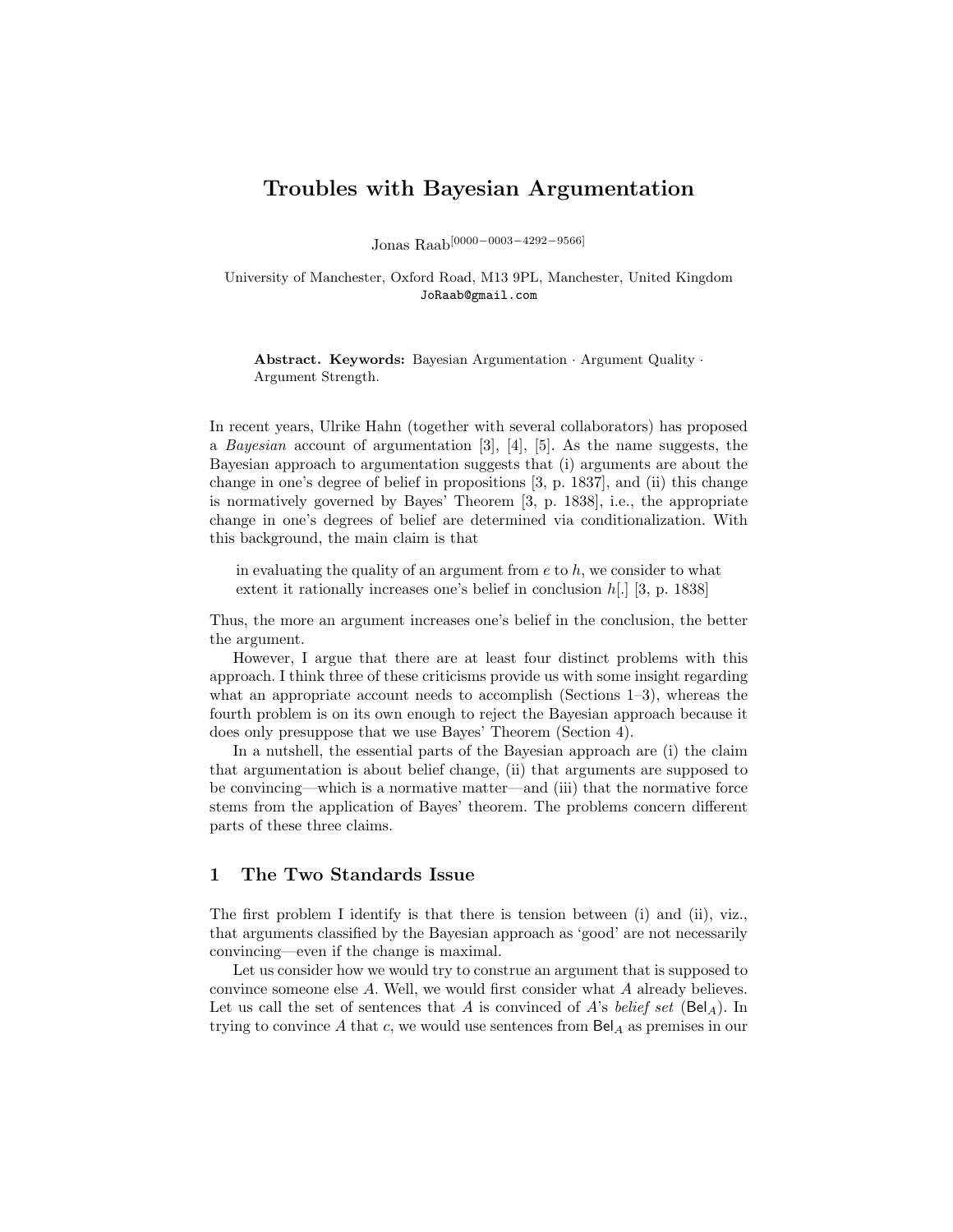argument. It seems intuitively right that the best way to convince  $A$  that  $c$  is to show how it "follows" from A's already established belief set  $Bel_A$ . If we can construe a valid argument from  $\text{Bel}_A$  to the effect that c, then A really should be convinced that c.

Moreover, if A distinguishes between levels of conviction, i.e., if for  $a, b \in$ Bel<sub>A</sub>, A is more convinced of a than of b, then we would prefer a over b as a premise in our argument. Again, it seems normatively more compelling that A should believe that  $c$  if we can establish  $c$  from  $A$ 's strongest beliefs—given a choice.

In a way, the Bayesian approach seems to agree with all this. In particular, it spells out the level of conviction in terms or degrees of belief, i.e., in probabilities. Thus, A is more convinced of a than of b iff  $P_A(a) > P_A(b)$ .

But this is also where we reach the point of departure. As Hahn & Hornikx put it, an "argument should be viewed as good when it can further increase our degree of belief in a claim even when we are already quite convinced that the claim is true" [3, p. 1845]. But there is no reason to suppose that arguments that are called 'good' by the Bayesian approach, are convincing arguments. Hahn & Hornikx note themselves that "better arguments are more likely to meet with greater persuasive success" [3, p. 1834]. Reading "persuasive" as "convincing", it seems that this is, indeed, a different notion than "increases the posterior probability more". But Hahn & Hornikx even use this as motivation for considering argumentation: "[ $\dots$ ] persuasive success. Identifying what arguments should count as weak and which as strong is thus a fundamental question with both theoretical and practical implications" [3, p. 1834].

In the following, Hahn & Hornikx argue that we do not need to take absolute values into account but only odds: "in evaluating strength of evidence it is ratios that ultimately matter, not absolute values" [3, p. 1838]. But it is clear that absolute values do matter when it comes to persuasion and convincing. Suppose that someone  $(A)$  has as their personal rule only to be convinced of propositions a in which A has a degree of belief greater than  $\alpha \in \mathbb{R}, 0 \leq \alpha \leq 1$  (cf. Foley [1]), e.g.,  $\alpha = 0.9$ . Then, given an argument with conclusion c, even if  $P_A(c|a)$  $P_A(c)$ ,  $P_A(c|a)$  might still be less than  $\alpha$ . Then, the argument would have been a good one in the sense that it raised the posterior degree of belief, but not a good one in not accomplishing to persuade A that  $c$  (cf. Kahneman [6, ch. 39, esp. pp. 314–319]).

Furthermore, the Bayesian approach seems to imply that we really should be using the "weakest" possible premises, viz., those premises  $a$  such that  $P(a)$  is small. A good argument is one for which  $P(c|a) > P(c)$ , i.e.,  $P(c|a) - P(c) > 0$ . Since  $0 \le P(a) \le 1$  for all sentences a, the maximal difference can be  $1 - 0 = 1$ (which is, of course, impossible; see also Sections 2–3). Thus, it seems easier to make a good argument with conclusion c from premise a if  $P_A(c)$  is small: Let  $\varepsilon \in \mathbb{R}^+, 0 < \varepsilon < 1$ , such that  $P_A(c) = \varepsilon$  and  $\varepsilon$  is small. Take as premise a the sentence  $c \wedge d$  for any sentence d. Then, obviously,  $a \vdash c$ . Therefore,  $P_A(c|a) = 1$ and the "argument strength" is  $1 - \varepsilon$ . The Bayesian approach tells us now that this was an extremely good argument; even so good that we could not do much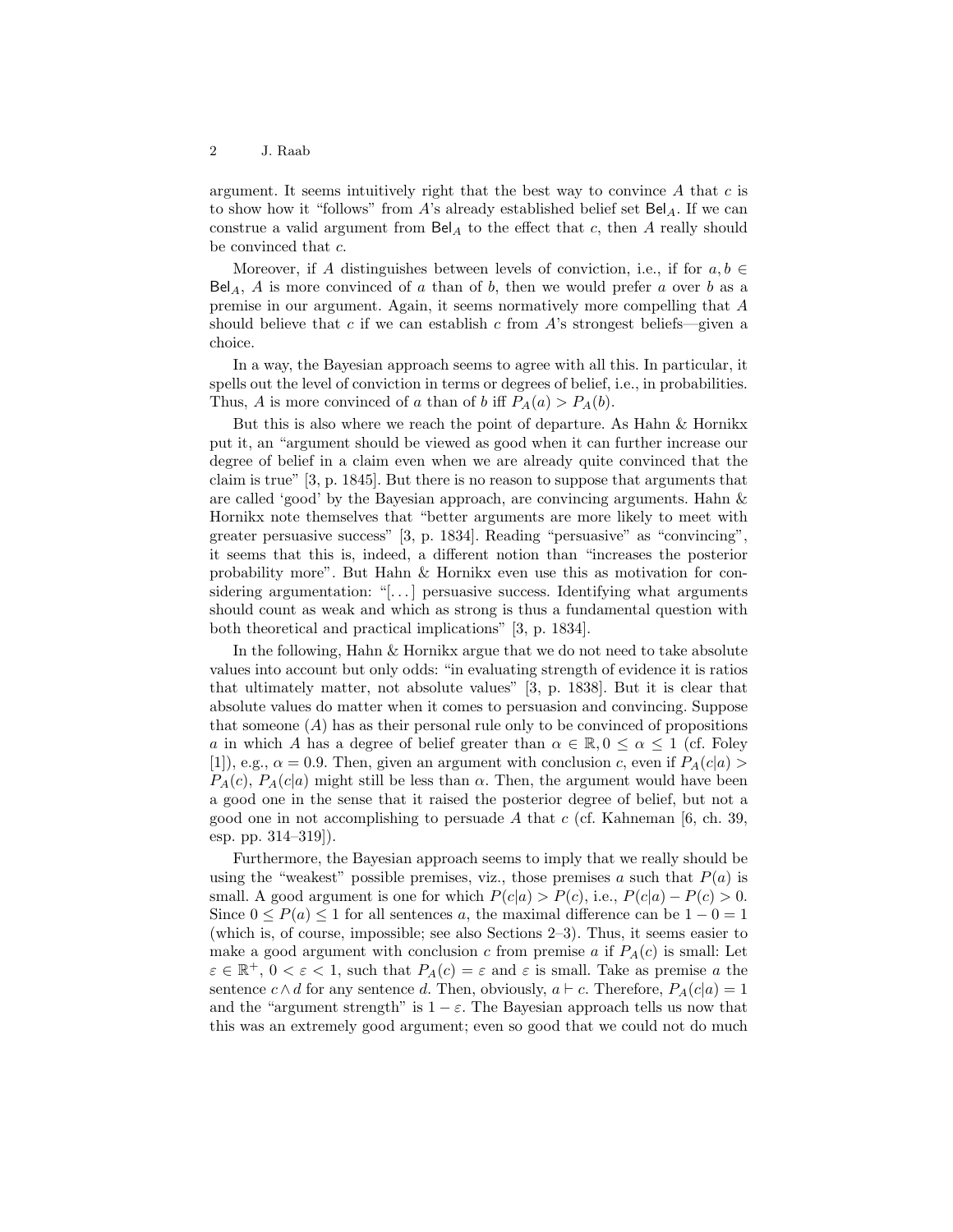to make it much better. But given that A's degree of belief  $P_A(c)$  is so small and, thus, A's degree of belief  $P_A(a, c)$  is at best equally small, why should we be convinced that c? The Bayesian quality of the argument has absolutely failed to convince us—even its strongest argument cannot convince us in every case.

#### 2 The First Completeness Issue: Logical Reasoning

The second problem is an application of Glymour's problem of old evidence [2]. The idea is that some good arguments don't lead to a change in degree of belief so that claim (i) cannot be correct. Yet, such arguments can be convincing. Indeed, we commonly take the best argument to be one which shows how a conclusion follows from true premises. According to the Bayesian approach, though, none of these can be classified as 'good'.

#### 3 The Second Completeness Issue: No Degree of Belief

The third problem is that some arguments are missed altogether. For example, there are arguments which attempt to convince us that metaphysical propositions are not meaningless. I take it that some of those who claimed them to be meaningless have been (or, at least, might have been) convinced by some such argument. However, if we take a proposition to be meaningless, we refuse to assign it a degree of belief. Yet, the successful argument leads to a change in belief—but the Bayesian approach cannot account for such arguments, even though it takes the change in belief to be crucial.

#### 4 The Arbitrariness Issue

Lastly, even if we waive the above three problems, there is a decisive fourth one. It is concerned with claim (iii).

As the above two criticisms make obvious, for the Bayesian approach to work we have to stipulate that all sentences in question are assigned probabilities strictly between 0 and 1, i.e., for all persons A for all  $a, 0 < P_A(a) < 1$  (I will call these non-extreme). In the limit cases there could not be a good argument. This also implies that A already had some degree of belief in the conclusion c since otherwise the prior probability would not affect the argument (cf. [3, p. 1838]). But what exactly is the argument then supposed to do? Apparently, it has to change the degree of belief in some c. But A already had a degree of belief that c, viz.,  $P_A(c)$ .

Let there be an argument with premises  $a_1, \ldots, a_n$  and conclusion c. Let  $P_A(a_1), \ldots, P_A(a_n), P_A(c)$  be non-extreme. For simplicity, let us assume that  $n = 1$  so that the argument only has the one premise  $a := a_1$  and the conclusion c. Then A believes that a to the degree  $P_A(a)$  and that c to the degree  $P_A(c)$ . But when exactly should A change their degree of belief that c to  $P_A(c|a)$ ? Only when it is a good argument? Or in any case?